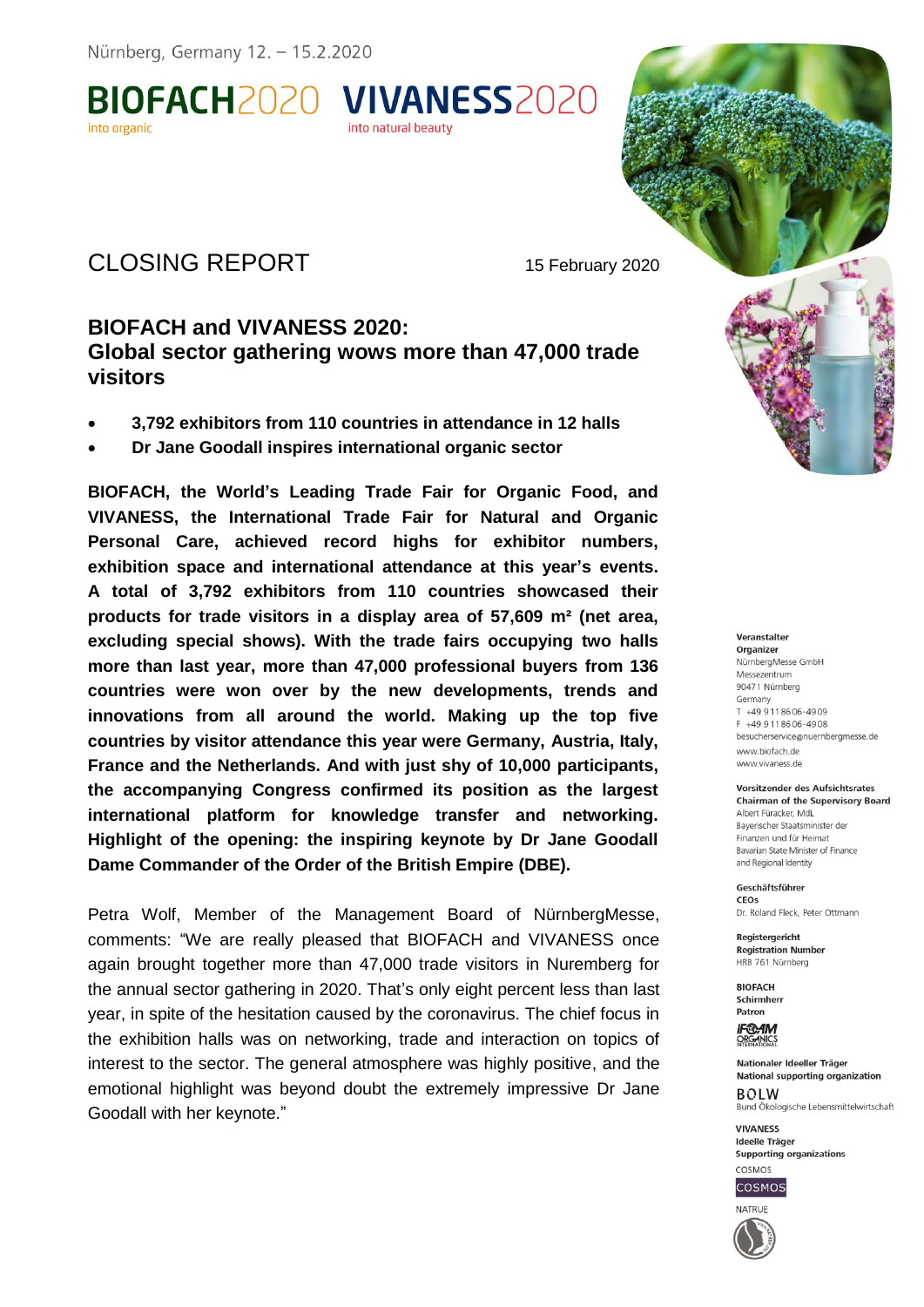BIOFACH2020 VIVANESS2020 into organic into natural beauty

# **Opening ceremony with top-level attendance – record visitor numbers for Congress**

The combined trade fair was opened jointly by Julia Klöckner, Federal Minister of Food and Agriculture, and Dr Jane Goodall, primate researcher, environmental activist and UN Messenger of Peace. The sector was deeply moved by the keynote given by Dr Goodall, and gave her a standing ovation. This was the first year that the BIOFACH and VIVANESS Congress gathered almost 10,000 delegates and discussion participants in 149 individual sessions, confirming its role as the most important international platform for sharing knowledge and information in the sector. Magnets for visitors: "New Organic Regulation: What will apply to farmers and producers starting in 2021?", with 250 participants (BIOFACH), and "The natural cosmetics market 2019: Facts, figures and outlook", with 150 visitors (VIVANESS). The main congress theme, "Organic delivers!", attracted an above-average total of 75 participants to each of the ten sessions.

#### **New halls impress**

BIOFACH and VIVANESS 2020 provided even more space for organic foodstuffs and natural and organic cosmetics. Halls 3A and 3C, noted for their sustainability, impressed exhibitors and visitors alike, and were very well received. Feedback from the exhibition advisory board for the premiere of VIVANESS in Hall 3C was positive without exception: "This is a hall you feel at home in!", "A real wellness hall!", "Super because it's so spacious and light!" The expansion of BIOFACH also went down well: "This combined event just keeps on getting better!"

# **Award-worthy: Best New Product Awards**

Once again in 2020, the trade visitors voted for their favourites at both trade fairs to win the Best New Product Award in seven categories. Käserebellen GmbH was one of the happy winners at **BIOFACH** with its "Organic Volcano Rebell" (Fresh food), as was EISL EIS with its "Organic sheep's milk ice cream – ice cream in the glass" (Frozen food). In the category "Grocery products, cooking and baking", SONNENTOR was very happy to pick up one of the coveted awards for its "Essential Spice Oils". HANS Brainfood impressed the trade visitors with its "Hemp Bites" in the "Grocery products, snacks and sweets" category. "RETTERGUT organic soups" from